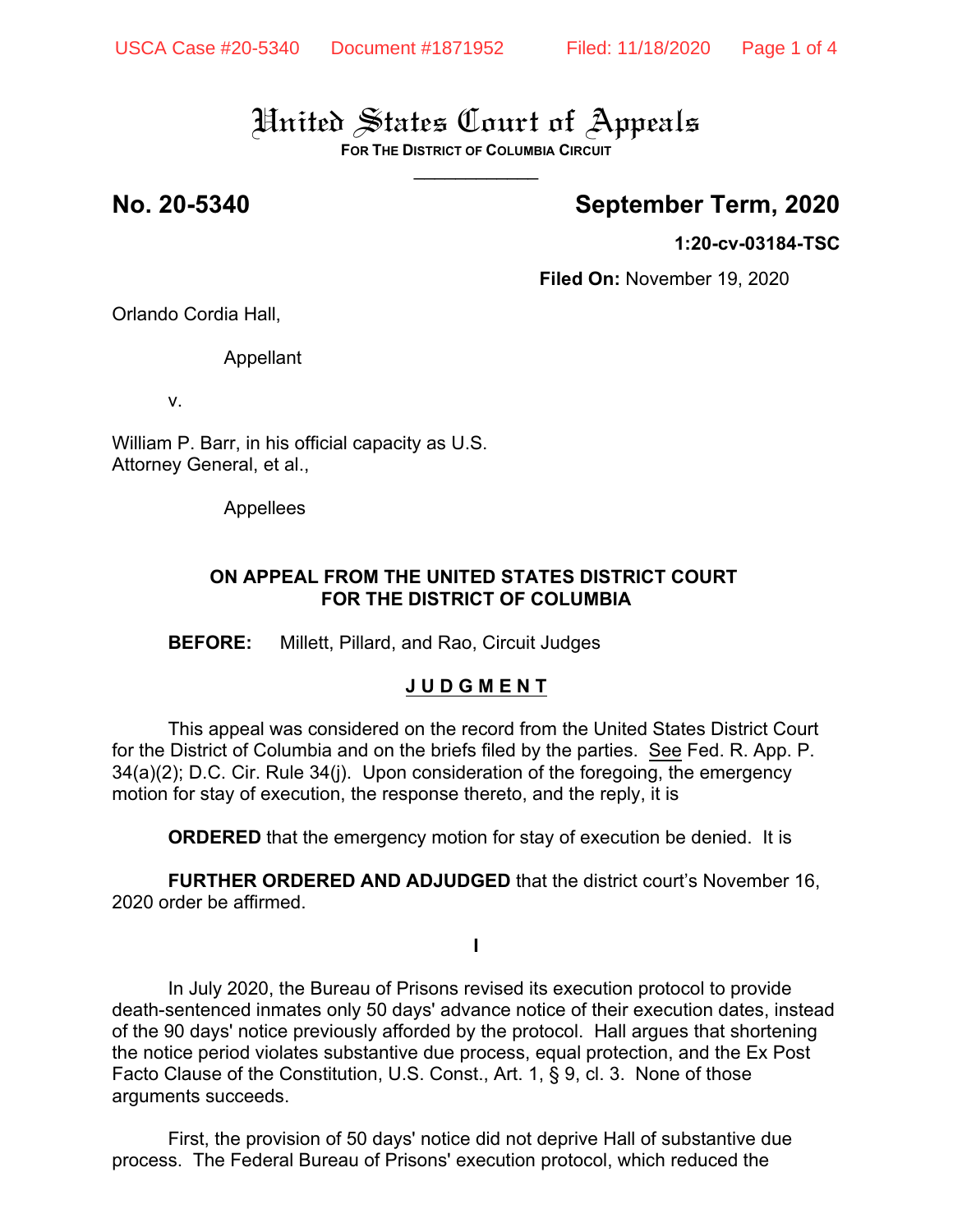**FOR THE DISTRICT OF COLUMBIA CIRCUIT** \_\_\_\_\_\_\_\_\_\_\_\_

## **No. 20-5340 September Term, 2020**

government's notice period from 90 to 50 days, is a non-binding procedural rule that created no substantive due process right to a particular period of notice when an execution date is set. In re Federal Bureau of Prisons' Execution Protocol Cases, 955 F.3d 106, 112 (D.C. Cir. 2020); id. at 125 (Katsas, J., concurring); id. at 144 (Rao, J., concurring); Bureau of Prisons' 2020 Execution Protocol at 4 (providing that the protocol "does not create any legally enforceable rights or obligations"). Hall has been on notice of his death sentence since it was first imposed in 1995, sustained on appeal in 1998, and certiorari review by the Supreme Court denied in 1999. See United States v. Hall, 152 F.3d 381 (5th Cir. 1998), cert. denied, 526 U.S. 1117 (1999). Nor has Hall identified any basis in precedent or otherwise "deeply rooted in this Nation's history and tradition" for concluding that a particular notice period is "implicit in the concept of ordered liberty," which is required to make out a violation of substantive due process. Washington v. Glucksberg, 521 U.S. 702, 720-721 (1997) (formatting modified). By regulation, the warden was to provide Hall with at least 20 days' notice of his execution date. 28 C.F.R. § 26.4(a). Hall does not deny that he received that required notice.

Second, the provision of 50 days' notice did not deprive Hall of the equal protection of the laws. As noted, Hall received more than the 20 days' notice required by federal regulation. 28 C.F.R. § 26.4(a). The amendment of the execution protocol to provide 50 days' notice likewise has applied prospectively and evenhandedly to all inmates who have received execution dates since its adoption. See Gov't Br. 13, 27; J.A. 66 ¶ 12. Hall identifies no equal protection principle or precedent that bound the federal government, once it adopted internal guidance anticipating a 90-day notice period, to adhere to that same timeframe forever more. Instead, on this record, application of the non-binding guidance that is in effect at the time an execution date is set fully comports with the requirement of equal protection.

Third, the Ex Post Facto Clause stands as no barrier to the provision of 50 days' notice. The Ex Post Facto Clause proscribes the retroactive imposition of a "greater punishment[] than the law annexed to the crime[] when committed." Peugh v. United States, 569 U.S. 530, 533 (2013). Even assuming the Ex Post Facto Clause applies in the context of a non-binding notice provision like this, the protocol's notice period operated fully prospectively and did not alter Hall's imposed sentence of death. Moreover, Hall does not deny that capital punishment was an available sentence at the time he committed his crimes of conviction, and he has not pointed to anything in the law at the relevant time that required either a particular execution date or 90 days of advance notice.

Hall separately argues the combination of the 50-day notice period and the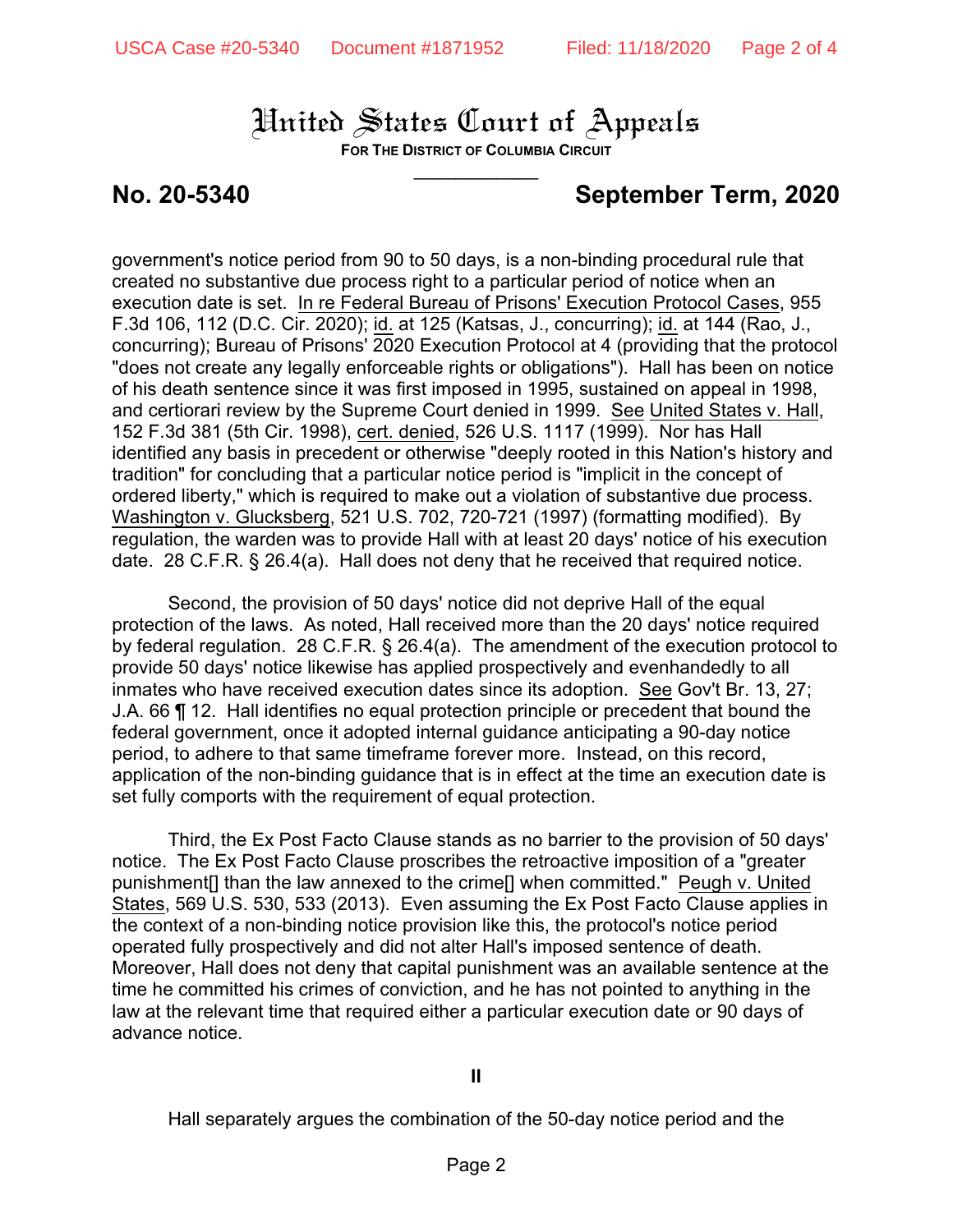**FOR THE DISTRICT OF COLUMBIA CIRCUIT** \_\_\_\_\_\_\_\_\_\_\_\_

## **No. 20-5340 September Term, 2020**

COVID-19 pandemic have violated his due process right to pursue clemency. But any "minimal procedural safeguards" the Due Process Clause guaranteed to Hall's clemency proceedings, Ohio Adult Parole Auth. v. Woodard, 523 U.S. 272, 289 (1998) (O'Connor, J., concurring in part and concurring in the judgment), have been satisfied. We need not resolve the precise scope of any due process protections here, because Hall has long had notice, the opportunity, and the assistance of counsel to pursue clemency. At the heart of Hall's due process claim is the assumption that he could not have conducted an investigation and synthesized the information to support his petition for clemency until his execution date was set on September 30, 2020. Not so. While federal regulations set a deadline for submitting a clemency petition of no later than 30 days after the execution date is set, the starting line for Hall to pursue clemency was after his "first petition" for collateral relief under 28 U.S.C. § 2255 was "terminated." 28 C.F.R. § 1.10(b). Hall's first Section 2255 petition was finally denied in 2007. United States v. Hall, 455 F.3d 508, 510 (5th Cir. 2006), cert. denied, 549 U.S. 1343 (2007). So Hall has had thirteen years to develop his case for clemency relief.

Hall, in fact, filed for clemency in December 2016, but then voluntarily withdrew it in January 2017. J.A. 64 ¶ 5. In addition, on October 30, 2020 – the deadline for submitting a clemency application – Hall's counsel reached out to the Office of the Pardon Attorney to obtain an extension to pursue clemency a second time. J.A. 65 ¶ 7. The Office of the Pardon Attorney offered (i) to treat that request as a clemency petition, (ii) to permit Hall to supplement it with documentation over the next fifteen days, and (iii) to allow an oral presentation by counsel, noting that the Office had been able to render a clemency recommendation in all of the requests it had received from other applicants during the pandemic before their execution dates. J.A. 65-66 ¶¶ 9, 11. But Hall's counsel declined to pursue that opportunity. Those two opportunities provided Hall whatever clemency process may have been due to him. This record also persuades us that throughout these proceedings Hall has benefitted from the representation of counsel sufficient to satisfy 18 U.S.C. § 3599.

### **III**

Finally, Hall argues that, by providing the Bureau of Prisons a role in the execution process, the execution protocol violates the Federal Death Penalty Act's requirement that a United States Marshal "supervise implementation of the sentence[.]" 18 U.S.C. § 3596(a). This court has not yet definitively resolved that statutory question. When this court first considered this issue in April of 2020, Judge Katsas rejected that argument on its merits. Federal Bureau of Prisons' Execution Protocol Cases, 955 F.3d at 124-125 (Katsas, J., concurring). He explained that, under the protocol, a United States Marshal must "oversee the execution," "direct which other personnel may be present," and order the commencement of the execution process. Id. at 124. In